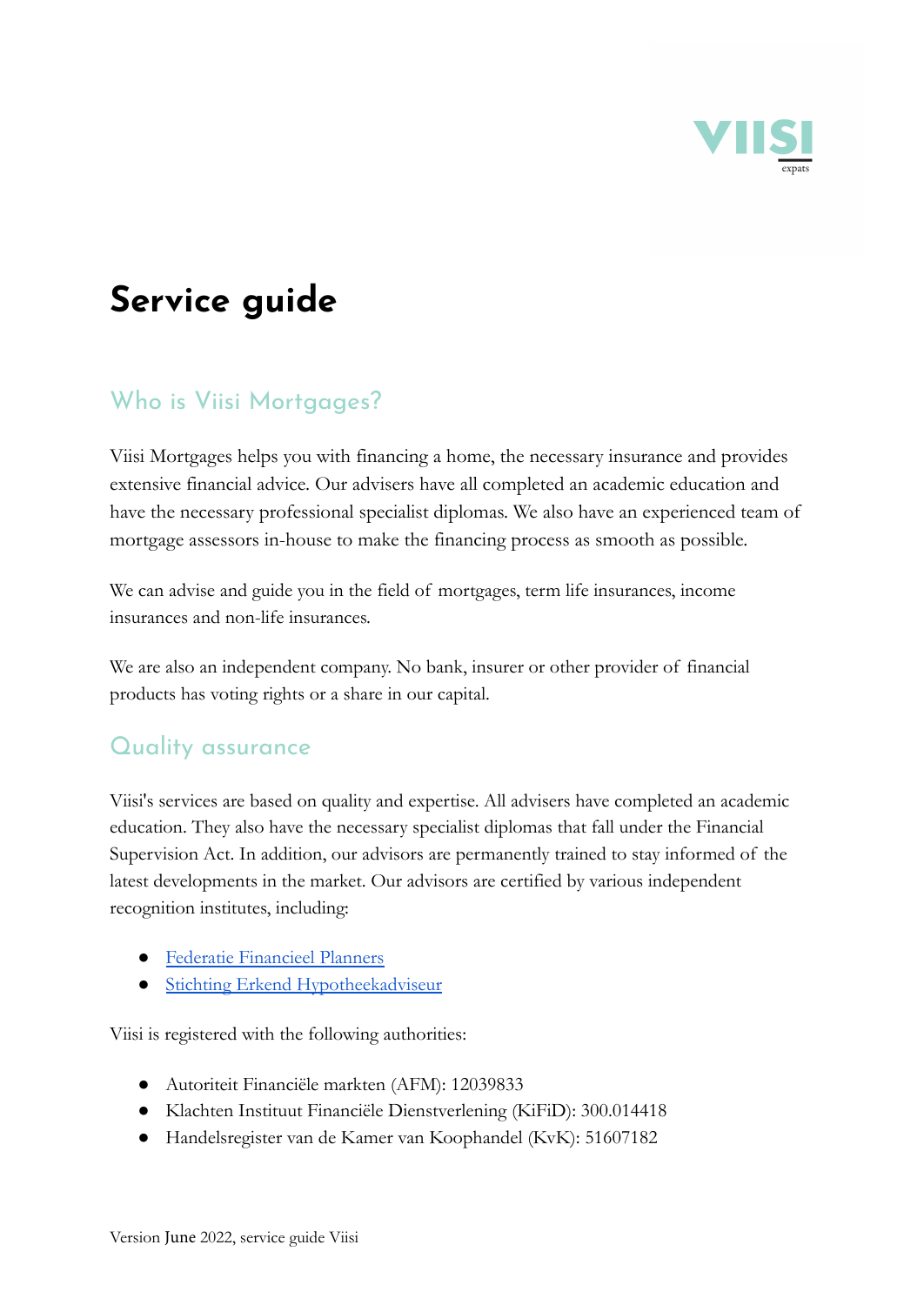Because of our services, Viisi has access to your personal data. In accordance with the General Data Protection Regulation (GDPR), these will not be made available to third parties without your consent.

# Selection of providers

Viisi periodically compares and selects the financial products offered by financial institutions. We strive to work with financial institutions that offer products that add value to our customers / target group.

## Compensation

We always agree with you in advance the manner and amount of the fee for our services. We use the following *basic rates*:

| Your first home    | € 2.695 |
|--------------------|---------|
| Your next home     | € 3.095 |
| Refinance mortgage | € 3.095 |

#### **Entrepreneurs pay an additional fee**

If you are registered as an entrepreneur at the Chamber of Commerce (KvK), then your mortgage application requires extra attention. More information will be required in order to assess your financial position. In many cases, a more extensive approval process will be applied by the mortgage lender. Naturally, we also want to be able to give entrepreneurs all our attention. For this reason, we charge the following additional fees:

| Sole proprietorship / Entrepreneur IB                                     | £495                       |
|---------------------------------------------------------------------------|----------------------------|
| Limited Liability / Entrepreneur DGA / BV                                 | € 995                      |
| Second Sole proprietorship / Entrepreneur IB                              | € 245                      |
| Second Limited Liability / Entrepreneur DGA / BV                          | € 495                      |
| More than two enterprises                                                 | € 115 per extra enterprise |
| Entrepreneurs' income is <i>not</i> required to be eligible for financing | € 250                      |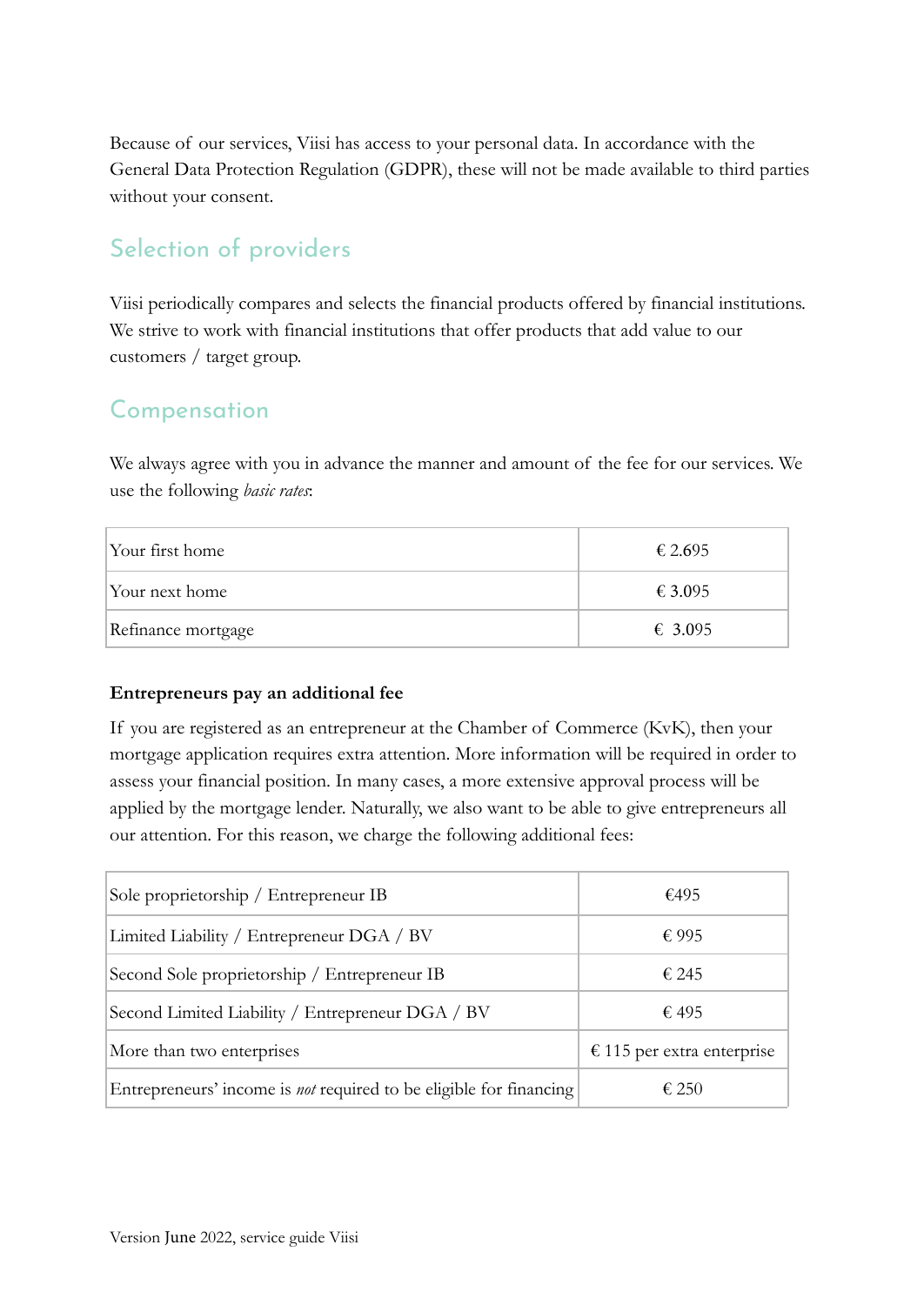In addition, many lenders charge extra costs ( $\epsilon$  300-600) to determine your entrepreneur's income. Your Viisi advisor can provide you with more information.

#### **Additional mortgage services**

In addition to the basic rates, there are several extra mortgage services that we offer. An up-to-date overview can be found here: [viisi-expats.nl/our-rates](https://www.viisi-expats.nl/our-rates/)

An hourly rate applies to work that we carry out on request after the mortgage deed has been passed (continuous assistance). We use two rates for this: **€ 200 (advisor) / € 75 (support)**.

## What else can we help you with?

We also help you to request an **appraisal report**. When applying for a mortgage, the appraisal report is one of the most important documents for the lender. With this report it can be substantiated that the home, the collateral for the mortgage, is worth sufficient.

We are happy to initiate the appraisal for you, so that you can be sure that the report is drawn up quickly and that it matches your mortgage application properly.

When you reach an agreement with the seller of the house, the selling party often demands that you as the buyer, pay a security deposit or have a **bank guarantee**. This gives the seller more security that you will actually buy the house.

We would gladly help you to obtain this bank guarantee and provide you with an insight in the costs. Some parties do not charge a fee for this, while others may charge a fee of up to 1% of the security deposit.

Finally, we can help you apply for a **technical inspection** and find a **suitable notary**.

### **Complaints**

We do our utmost to help you as best we can. Should it be the case that you are dissatisfied with the services we have provided, please let us know. If your dissatisfaction or complaint has not been resolved to the full satisfaction of your own Viisi advisor, you can send the complaint to hello@viisi.nl to the attention of the management team. State clearly in the subject that it concerns a complaint. Our complaints procedure is as follows:

**1.** After receiving the complaint, we will send an official confirmation by email. The complaint is registered with us in the internal complaints register. You can expect a